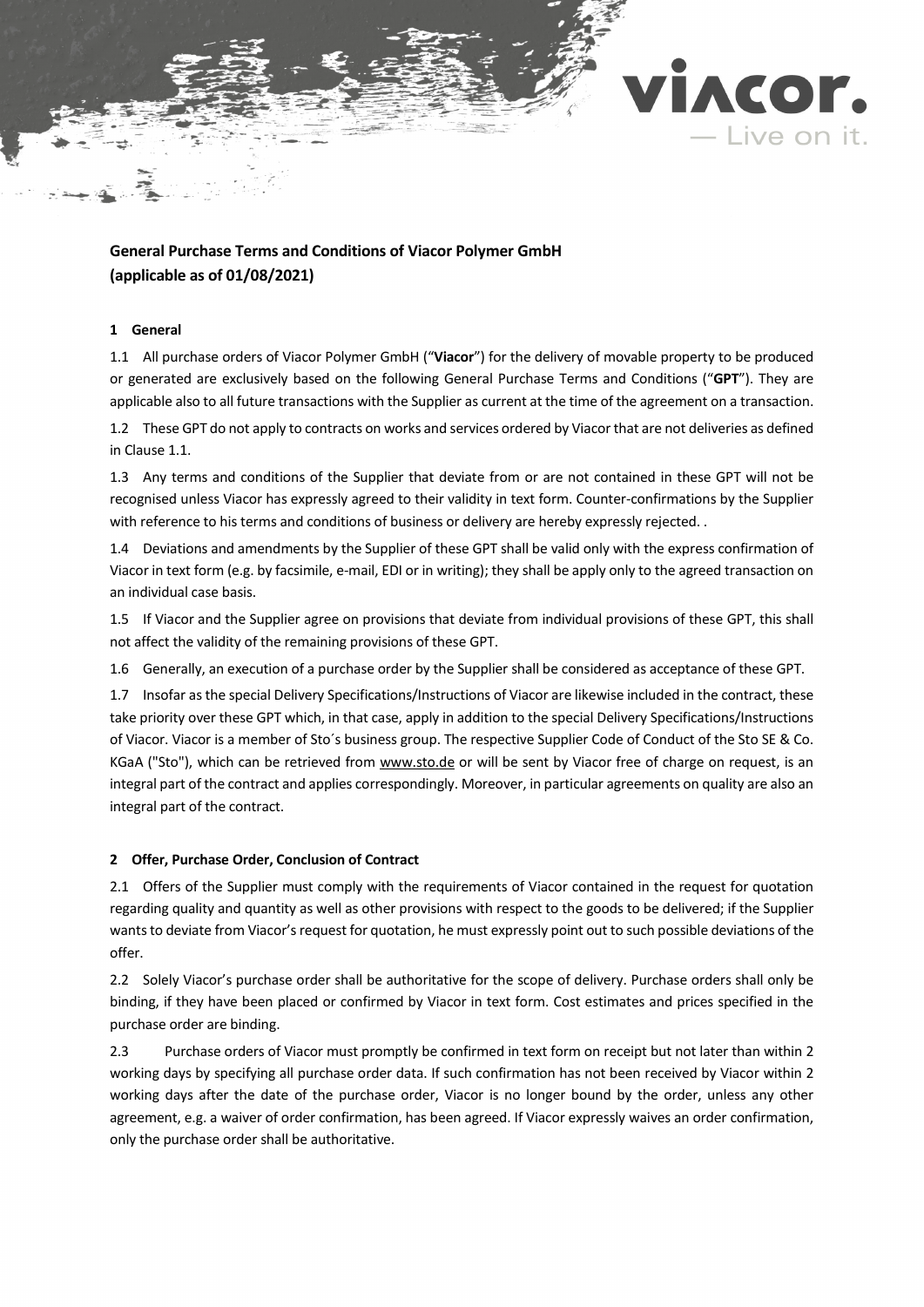# **3 Subsidiary Obligations of the Supplier regarding Legal Conformity and Indemnification Obligation**

3.1 Within the scope of contracts concluded, the Supplier must comply with all statutory provisions and specifications.

ACOr.

- Live on it.

3.2 The Supplier engages itself to transmit to Viacor unsolicited an original long-term supplier declaration for products with preferential origin in accordance with the respective relevant statutory provisions (presently: Regulation (EC) No. 2015/2447) not only on contract conclusion but also subsequently once during any contract year. If long-term supplier declarations are used, changes in the originating status must be communicated unsolicited to Viacor in in text form together with the respective order confirmation. If Viacor or Viacor's customers are charged subsequently by customs authorities due to own faulty declarations of origin or if Viacor or Viacor's customers suffer any other financial disadvantage as a result, and if the mistake is based on an incorrect indication of origin by the Supplier, the Supplier shall be liable for any damages incurred by Viacor. Further claims for compensation shall remain unaffected.

3.3 Insofar as the Supplier delivers products within the meaning of Art. 3 Regulation (EC) No. 1907/2006 for Registration, Evaluation, Authorisation and Restriction of Chemicals (REACH Regulation), Supplier shall be liable to adequately comply with his obligation to forward specific information in accordance with Art. 33 REACH Regulation.

3.4 If the Supplier is an Authorised Economic Operator (AEO) certified by the competent customs authority, or a so-called known consignor (bV) accredited by LBA [German Federal Office of Aviation], he is obliged to send the corresponding certificates and/or registration numbers to Viacor in order to guarantee safety in the international supply chain.

<span id="page-1-0"></span>3.5 The Supplier engages itself to carefully comply with the provisions of the Construction Products Regulation in accordance with EC Regulation No. 305/2001 and the European Parliament and Council dated 9th March 2011 (hereinafter "**CPR**") as well as the corresponding implementing provisions on it, and to promptly communicate to Viacor all information required in this respect. Viacor must be promptly informed on any deviations. This applies also to inspections and information which occur at the Supplier.

If a product covered by CPR in accordance with the agreement made with Viacor is exclusively or at least in addition marked with the name or the trademark of Viacor, the Supplier will make available to Viacor, prior to the first delivery of the respective product, copies of the technical documentation prepared by the Supplier according to Article 11 (1) CPR as well as the technical documents according to Article 11 (2) CPR. The Supplier will keep the originals of these documents in accordance with the specifications of CPR. If Viacor requires these originals, for example, for submission to supervisory authorities or other public authorities, the Supplier will make them available to Viacor upon Viacor's request and/or permit inspection on-site also by the public authority. In the event of insolvency or any other termination of the business activity of the Supplier, the Supplier shall arrange that the documents are handed over to Viacor in bulk. Moreover, on a priorily agreed date, Viacor shall be entitled to verify the compliance with the requirements of the CPR also during production.

As far as applicable, the Supplier permits Viacor according to Article 36 (1) c) CPR to use the corresponding documentation and initial tests or CE Certificates of Conformity of the Supplier for issuing the CE label as well as the declaration of performance.

The Supplier will inform Viacor not later than twelve weeks prior to implementation of any modification which has an impact on mandated properties according to the harmonised technical specification relevant for the respective product. In that case, all documents modified accordingly including the above mentioned technical documentation in accordance with Article 11 (1) CPR as well as the technical documents according to Article 11 (2) CPR must be made available to Viacor in the agreed upon format unsolicited twelve weeks prior to implementation of the modification.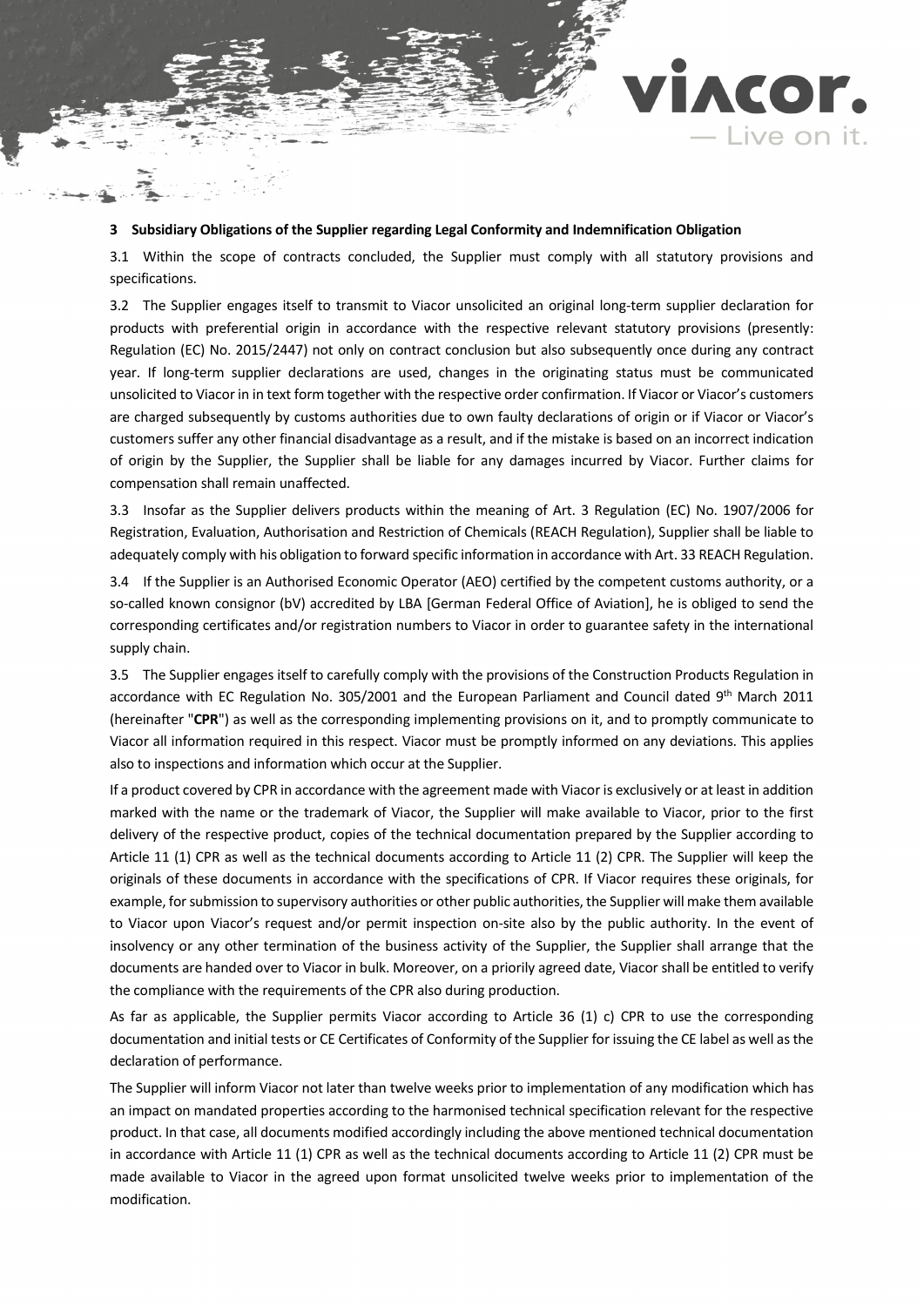

ACOr.

- Live on it.

<span id="page-2-0"></span>3.6 The Supplier engages itself vis-à-vis Viacor to communicate at any time evidence – if existing in writing – on the compliance with the above mentioned obligations. This applies in particular also to all self-verifications, inspection certificates and other test records carried out on the products as they occur, for example, by externals within the scope of third party inspection. These must promptly be made available to Viacor upon request.

### **4 Subsidiary Obligations of the Supplier regarding Foreign Trade Law**

4.1 The Supplier is obliged to inform Viacor on any authorisations required for (re)exports of his goods in accordance with German, European, US and other applicable customs and export regulations.

4.2 Upon request, the Supplieris obliged to communicate to Viacorin text form all foreign trade data on the goods and their components and to promptly inform Viacor in text form of all modifications of the above mentioned data. In the event of omission or faulty information of the above data, Viacor shall be entitled to withdraw from the contract.

4.3 The Supplier engages itself moreover to regularly verify all contractual products in view of all import and export control restrictions, in particular the requirements regarding so-called Dual Use Goods (presently: Regulation (EC) No. 428/2009 in the respectively valid version), and the provisions of the Foreign Trade Regulation, and to inform Viacor promptly and unsolicited on corresponding modifications in text form.

4.4 Claus[e 3.6](#page-2-0) applies accordingly.

# **5 Prices**

5.1 All prices are fixed prices without the applicable statutory value added tax which is to be calculated separately. This applies also to unit prices and flat prices.

5.2 If prices have been fixed neither in the offer nor in the order confirmation nor by agreement, the Supplier must submit the prices to Viacor prior to execution of the order for confirmation in text form. Within the scope of existing business relations, the last price for the same or comparable services invoiced by the Supplier shall be applicable in the absence of any express price agreement.

5.3 In the absence of a different agreement in text form, the price includes all cost associated with the delivery of the goods, in particular packing and transport to the place of destination including customs duties, insurance, fees, taxes and other additional cost (DDP, Incoterms 2020) unless another clause of Incoterms has been agreed.

5.4 In the case of orders from abroad, duty-paid goods have to be supplied to Viacor at the agreed upon prices.

5.5 Viacor does not agree to price adjustment clauses or price increase clauses, neither does Viacor accept a list price valid on the day of delivery (current price clause).

#### **6 Delivery Time**

6.1 The delivery periods and delivery dates mentioned in the purchase order of Viacor are binding.

- 6.2 The delivery periods start on the date of Viacor's purchase order.
- 6.3 The day of delivery is

the day of the goods receipt on the premises of Viacor or at the delivery address designated by Viacor, or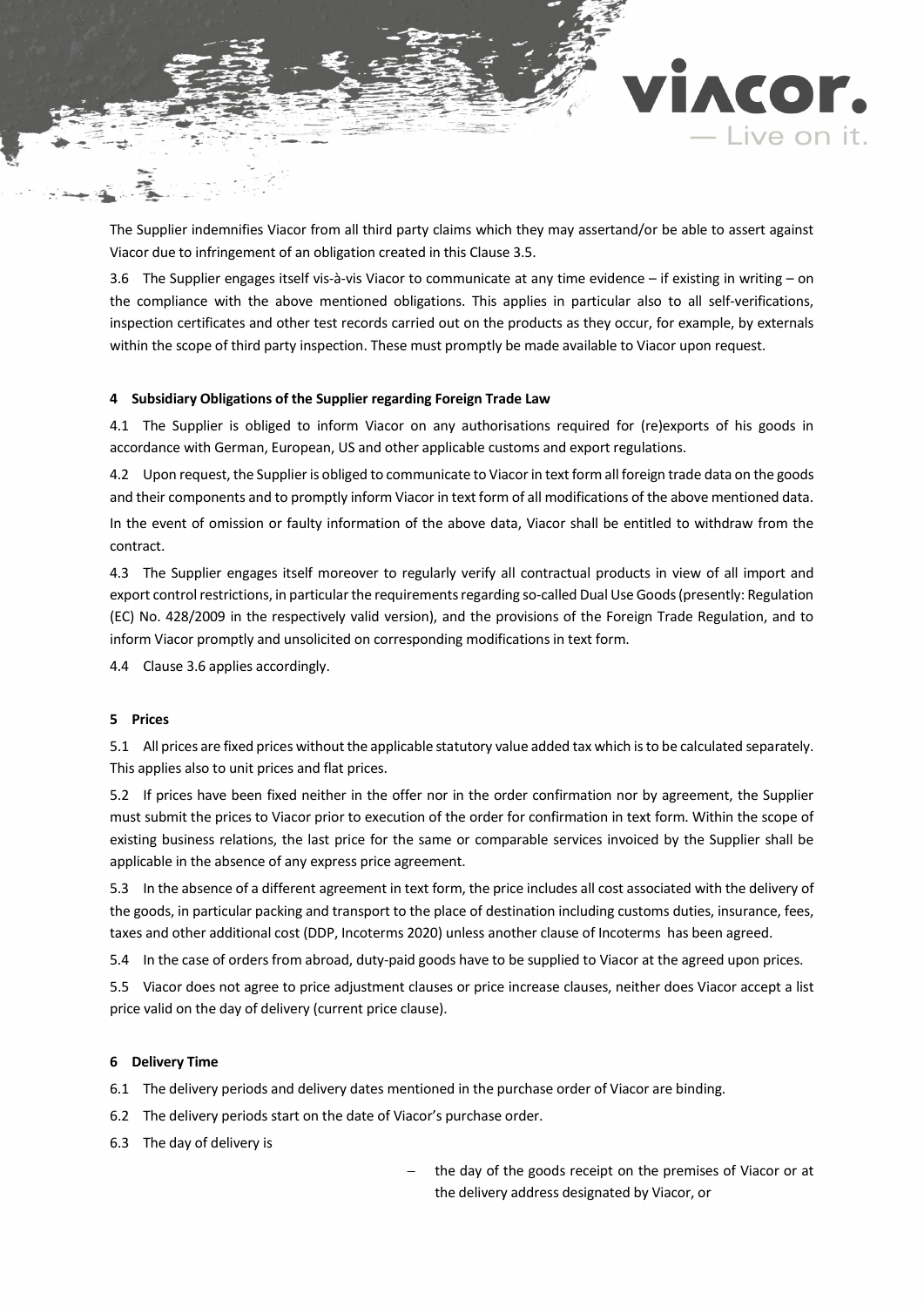

in the case of contractually agreed or statutory acceptance of performance or goods, the day of acceptance.

6.4 If delayed delivery of goods is taken without objections, this serves only to reduce any damages does not constitute a waiver of any claims.

6.5 If no delivery period is agreed upon, the performance has to be provided immediately, unless the circumstances indicate otherwise.

#### **7 Delay**

7.1 The Supplier is obliged to promptly inform Viacor in text form on the reason and probable duration of any delay, if circumstances occur or become discernible to the Supplier causing the determined delivery period not to be met. The same applies to circumstances and events for which the Supplier is not responsible.

7.2 In the case of delay in delivery, Viacor shall be entitled to demand a lump-sum compensation for damages caused by default in the amount of 0.25% of the delivery value per day of delay, but not more than 5% of the gross delivery value. Further statutory claims (the right to withdraw or compensation instead of delivery) remain unaffected; the lump sum compensation will be credited against claims for damages. The Supplier is entitled to prove that the delay did not cause any or significantly less damage.

7.3 Viacor does not agree to limitations of liability and exclusions of liability of any type by the Supplier in the event of delay in delivery.

#### **8 Force Majeure**

<span id="page-3-0"></span>8.1 "**Force Majeure**" means the occurrence of an event or circumstance which prevents or impedes either party from performing any obligation under the Contract if and to the extent that the party affected by the impediment (the "**Affected Party**") proves (a) that such impediment is beyond its reasonable control and (b) that the effects of the impediment could not reasonably have been avoided or overcome by the Affected Party. For the purposes of lit. (a), obstacles include, but are not limited to, wars, civil wars, insurrections, acts of terrorism, piracy, currency and trade restrictions, embargoes, sanctions, official measures and orders, expropriation, epidemic, pandemic, natural disasters, fire, unless the unaffected party proves otherwise.

<span id="page-3-1"></span>8.2 If a party fails to fulfil its contractual obligation due to the failure of a third party (including subcontractors) whom it has engaged to perform the whole or part of the contract, the party may only invoke force majeure to the extent that the conditions set out in Claus[e 8.1](#page-3-0) are fulfilled both for the party and the third party.

<span id="page-3-2"></span>8.3 Insofar as the requirements of Clause [8.1](#page-3-0) or [8.2](#page-3-1) are fulfilled, the Affected Party shall be released from the contractual obligation and from any liability for its breach from the time when the impediment causes the inability to perform and to the extent that the impediment prevents performance, provided that the Affected Party notifies the other party immediately. If such notification is not made without delay, the relief shall only become effective from the time when the notification is received by the other party. The other party may suspend performance of its obligations, if applicable, from the date of such notification.

8.4 If the effect of the alleged impediment or event is temporary, Clause [8.3](#page-3-2) shall apply only as long as the alleged impediment prevents the Affected Party from performing its obligations under the contract. The Affected Party must notify the other party as soon as the relevant impediment no longer exists.

8.5 The Affected Party is obliged to remedy the force majeure, and to limit its effects, as far as possible.

8.6 Notwithstanding the foregoing, Viacor is entitled to withdraw from the contract in whole or in part if the Force Majeure lasts for more than four (4) weeks from the agreed delivery date.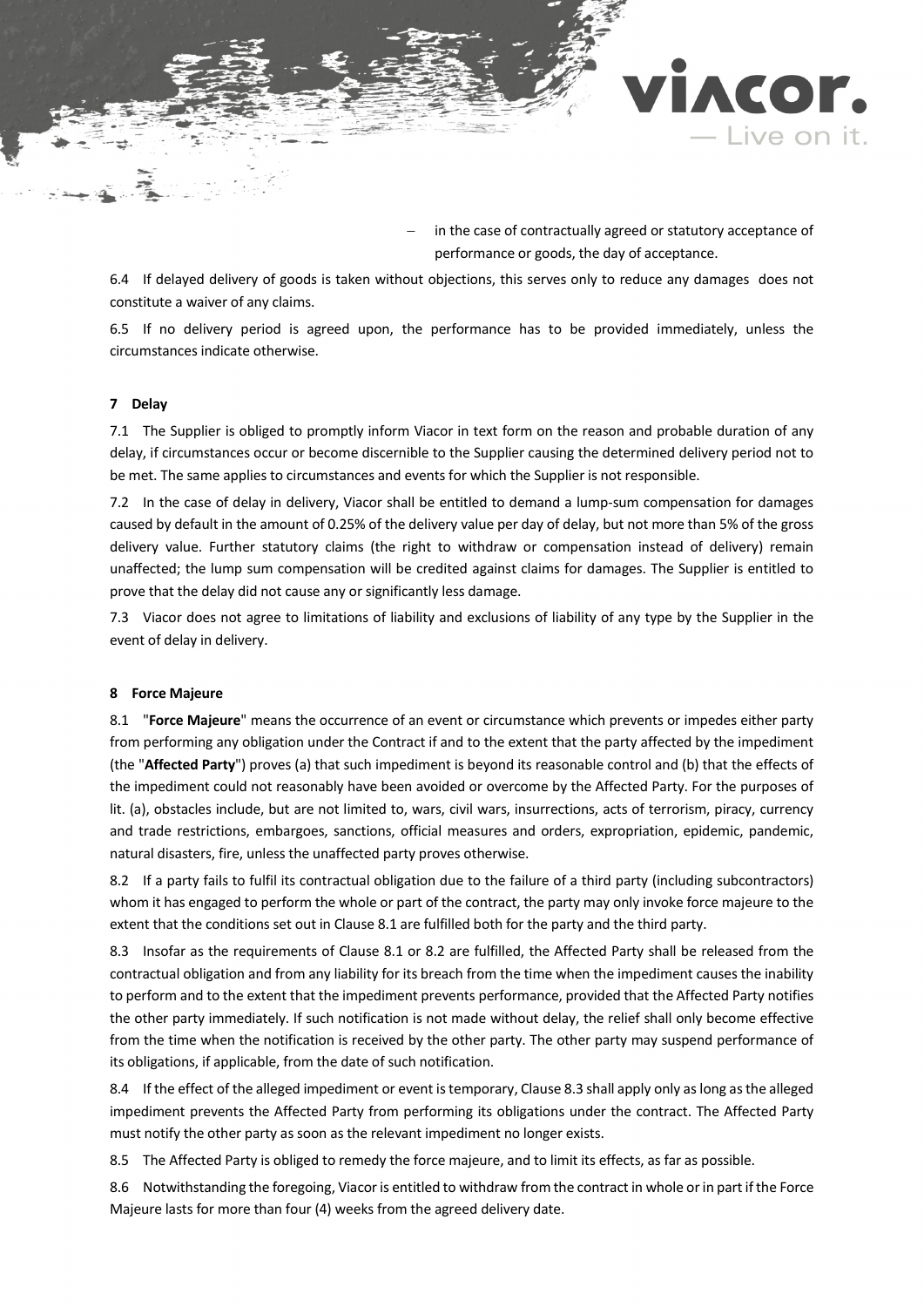### **9 Invoicing and Terms of Payment**

9.1 For each individual delivery a separate, auditable invoice corresponding to the applicable fiscal provisions must be issued. The invoice address for deliveries to Viacor is: Graf-Benzel-Str. 78, 72108 Rottenburg am Neckar, Germany. The invoice must be sent by the Supplier solely as a pdf-file to the e-mail address: rechnung@viacor.de; per invoice one pdf-file each is sent by separate e-mail.

ACOr.

- Live on it.

9.2 Supplier's invoices can only be processed by Viacor, if they contain the standard commercial details (in particular order and/or item number as well as commission number, precise description of the goods, quantity delivered, dimensions, weight, packing). The Supplier shall be liable for all consequences arising from noncompliance of said obligation, unless he proves non-culpability for the non-compliance.

9.3 Unless any specifically otherwise agreed, payment will be made within two weeks after receipt of goods and invoice with a discount of 3% of the invoiced amount or within 30 days after receipt of goods and invoice without deduction. If instalment payments have been agreed, the discount will be granted for each individual payment, insofar as it made within the period of two weeks.

9.4 Agreed payments prior to receipt of the delivery, in particular advance payments and prepayments, shall be due for payment only after the advance performance risk has been secured by handing over an absolute, unlimited bank guarantee, free of costs for Viacor, in the amount of the prepayment.

9.5 A discount deduction is also possible in case of offset or justified retention or withholding by Viacor.

9.6 Payments of Viacor will be made subject to correction or a claim for return, if subsequently the incorrectness of calculation or objections arise, as well as under the prerequisite of proper receipt of the goods. Payments do not constitute an acceptance of the delivery.

9.7 The day of payment is deemed to be the day of performance.

9.8 Viacor does not agree to interest payable from the due date or default interest which is higher than interest legally owed.

#### **10 Delivery, Transfer of Risk, Advance, partial and additional performance**

<span id="page-4-0"></span>10.1 Generally, delivery and transfer of risk are according the agreed clause of the Incoterms 2020.

<span id="page-4-1"></span>10.2 If no such Incoterms clause is agreed, delivery will be DDP (Incoterms 2020) to the place of destination defined in the purchase order.

10.3 The risk shall pass according to Claus[e 10.1](#page-4-0) o[r 10.2](#page-4-1) to Viacor only after a department authorised by Viacor has acknowledged receipt of the goods.

10.4 Advance performance, partial performance and additional performance are only permitted with prior approval of Viacor in text form, and must be noted on the delivery documents and invoices.

#### **11 Shipment, Packing, Labelling**

11.1 The Supplier is obliged to include on all shipping documents, delivery notes, package adresses and/or other accompanying documents (e.g. bills of lading) the shipping address as well as the order number of Viacor and other standard commercial details. The surplus cost and damages incurred as a result of culpable non-compliance shall be borne by the Supplier.

11.2 During shipment the relevant terms and provisions of the selected form of transport must be observed and, in case Viacor carries the shipping cost, the most cost-effective shipping opportunity for Viacor has to be selected,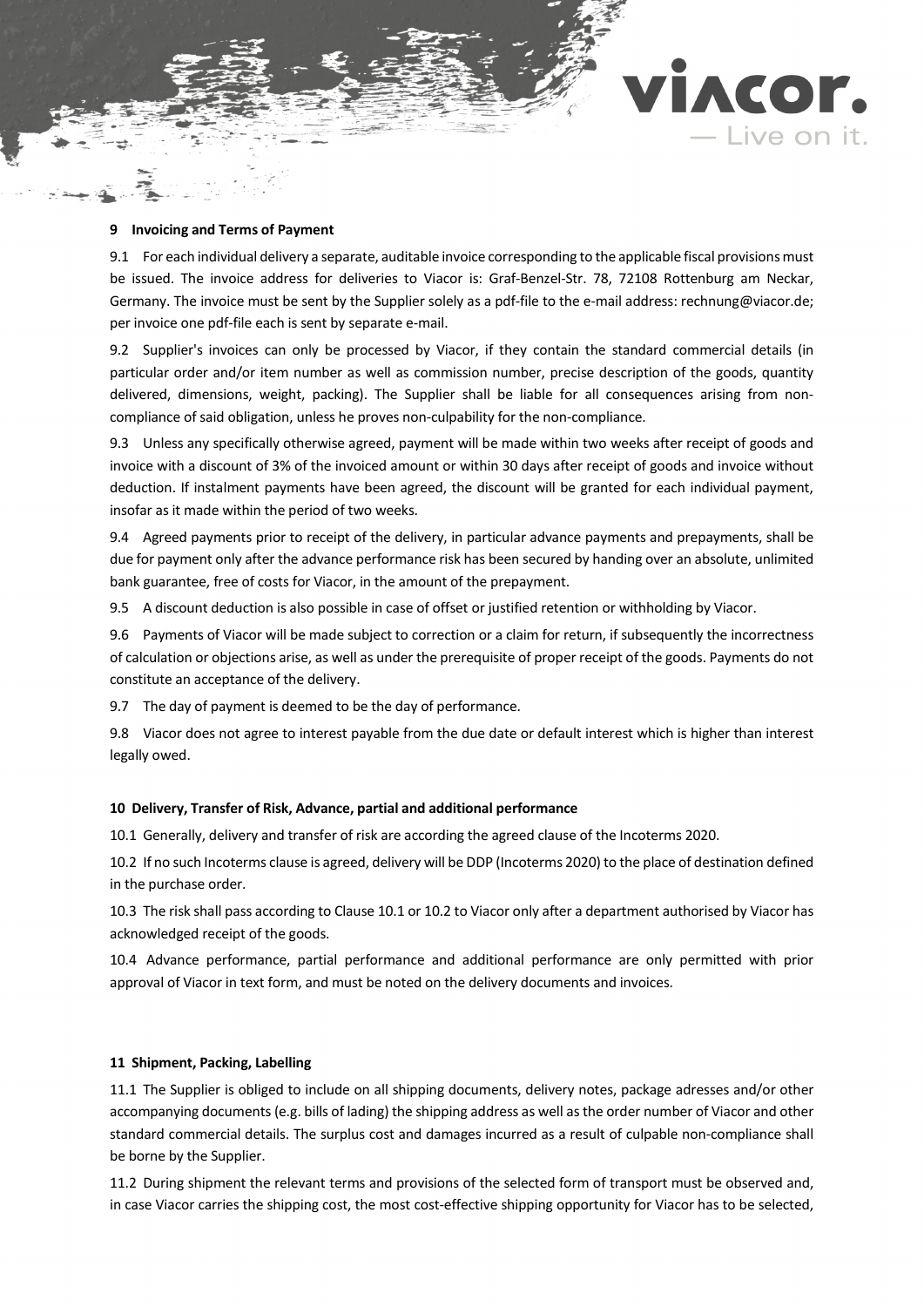

unless the means of transport have expressly been stipulated by Viacor. If not expressly agreed in the individual contract, the Supplier shall adequately insure the goods to be delivered for the duration of transport at his own expense. The Supplier must affect adequate transport insurance for coverage of the shipment risk borne by him.

11.3 Shipment must be notified to Viacor not later than at the time of dispatch of the goods.

11.4 If no delivery note of the Supplier is included in the delivery, Viacor is entitled to return the goods at the expense of the Supplier.

11.5 The delivered goods must be packaged properly. The packing must comply with all technical, statutory and official regulations as well as with the packaging instructions of Viacor.

11.6 In the case of deliveries by train or by forwarding agencies, Viacor will receive an official proof of weight and/or evidence that weighing complies with German calibration law with respect to goods which are based on a weight calculation.

11.7 For delivery of raw materials, auxiliary materials and consumables, the relevant statutory provisions regarding classification, packaging and labelling requirements must be complied with, in particular those of the German Chemicals Act. Damages incurred by Viacor due to culpable infringements of statutory provisions must be replaced by the Supplier.

### **12 Properties of the Goods Supplied, Examination Obligation of Supplier**

12.1 The goods delivered must exhibit the agreed upon properties, correspond precisely to the data specified on the purchase order of Viacor, and present the technical standard applicable at the time of delivery.

12.2 The Supplier warrants that its deliveries and services comply with the statutory and official regulations applicable on the day of delivery, in particular with the relevant environmental, accident prevention and occupational safety and health regulations.

12.3 Upon request of Viacor, the Supplier is obligated to make available a specimen, a sample and/or data sheets. The quality of the specimens or samples submitted on request - in the absence of other contractual agreements is considered as the contractually agreed upon quality of the goods. The same applies to data in the test certificates.

12.4 The Supplier shall review any technical documents, drawings or specifications that form part of Viacor's order and shall draw Viacor's attention to any discrepancies and request clarification.

12.5 If Viacor approves technical documents, drawings and specifications prepared by the Supplier, this shall not release the Supplier from its responsibility for the proper performance of the contract.

#### **13 Inspection and Notification of Defects**

<span id="page-5-0"></span>13.1 The statutory provisions apply to the commercial duty to inspect and give notice of defects, subject to the following proviso: The duty to inspect is limited to defects which become apparent during an external inspection of incoming goods including the delivery papers (e.g. transport damage, wrong and short delivery) or which are recognisable during a quality control by random sampling. In all other respects, the duty to inspect depends on the extent to which an inspection is feasible in the normal course of business, taking into account the circumstances of the individual case. The obligation to give notice of defects discovered later remains unaffected. Irrespective of the duty to inspect, Viacor's notification of defects shall in any event be deemed to be prompt and timely if it is sent within two (2) weeks of discovery or, in the case of obvious defects, of receipt of the goods.

13.2 Insofar as the goods are not delivered to Viacor but, as agreed, by the Supplier directly to the final customer or a processor or distribution service provider commissioned by Viacor, a notification of defects can also be made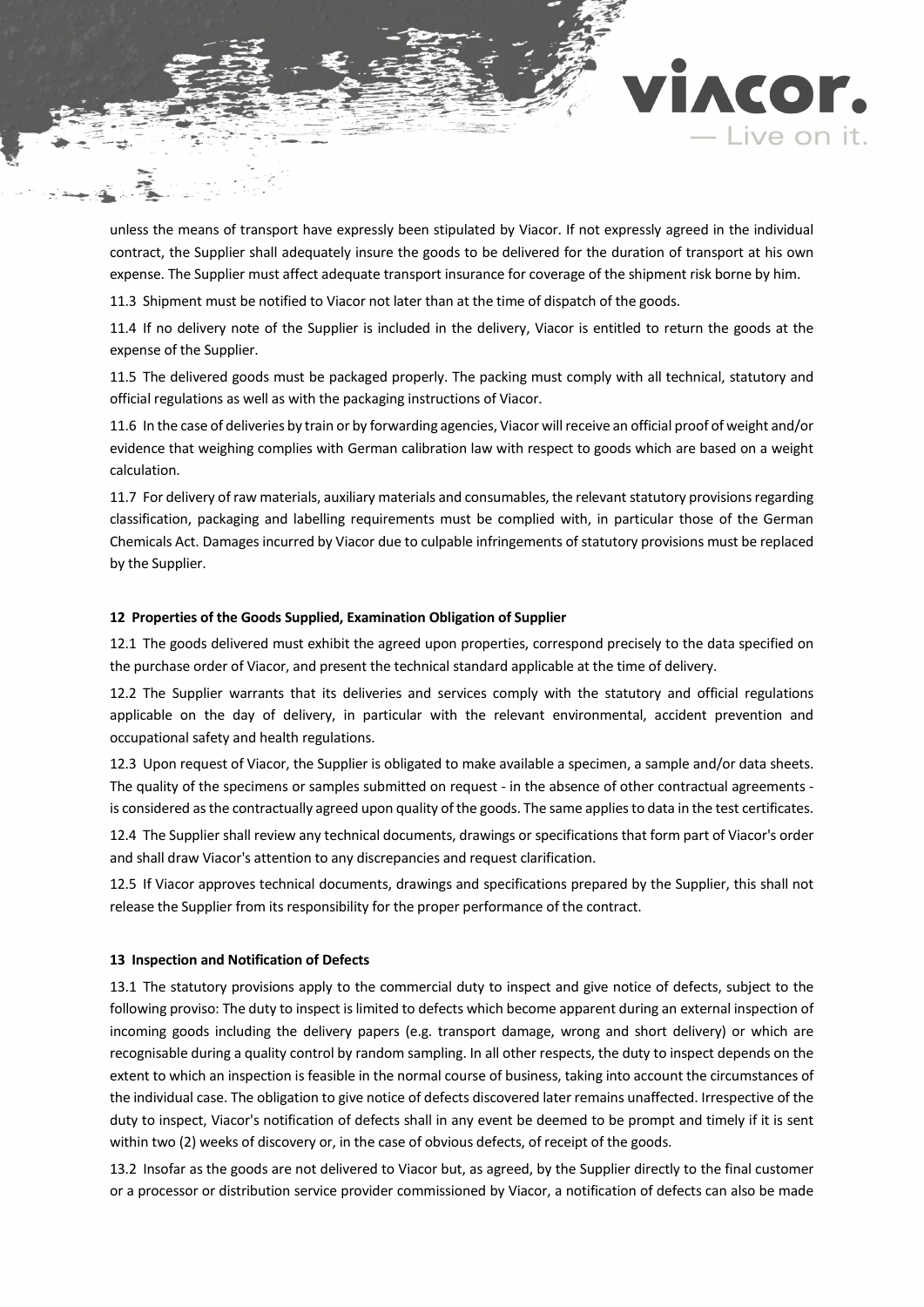by the final customer or processor or distribution service provider of the goods on behalf of Viacor. Claus[e 13.1](#page-5-0) shall apply accordingly.

ACOr.

Live on it.

13.3 Deliveries involving larger quantities of same parts, in particular smaller vendor parts, are examined by Viacor in statistical sampling method. Insofar as the random samples reveal defective parts, Viacor is entitled, at Viacor's option, to reject the entire delivery without any further inspection or to carry out further inspection. The Supplier bears all cost of further inspection.

#### **14 Warranty**

14.1 Viacor is entitled to the statutory claims based on defects without restriction.

14.2 In any case, Viacor is entitled to request from the Supplier, at Viacor's option, repair of defect or replacement delivery (subsequent performance). The Supplier bears all cost and expenses caused by the defective delivery including removal and installation costs, even if the expenses are increased in the case of subsequent performance because, after delivery, the purchased item has been taken to another place than the place of destination, unless this does not correspond to the intended use. The right to compensation for damages, in particular compensation for damages instead of delivery, is expressly reserved.

14.3 In the event of defective delivery, Viacor shall be entitled to return the goods by forwarding agent at the Supplier's expense. In this case, the Supplier shall bear the risk from the time of handover to the carrier and Viacor shall be entitled to debit the invoice amount accordingly. Viacor is entitled to charge for all cases of a defective delivery an expense allowance of 5% of the gross price of the defective goods. Viacor reserves the right to provide evidence of higher expenses. The Supplier is free to prove lower expenses or no expenses incurred by Viacor.

14.4 Notwithstanding the statutory rights and the above provisions, the following shall apply: If the Supplier fails to fulfil its obligation to provide subsequent performance within a reasonable grace period set by Viacor, Viacor may remedy the defect and any damage caused thereby itself and demand reimbursement of the necessary expenses or a corresponding advance payment from the Supplier. If subsequent performance by the Supplier has failed or is unreasonable for Viacor (e.g. due to particular urgency, endangerment of operational safety or the threat of disproportionate damage), Viacor need not set a grace period; Viacor shall inform the Supplier of such circumstances without delay, if possible in advance.

#### **15 Changes to the Contratual Product**

15.1 Deviations from the agreed specifications and other technical changes made by the Supplier after the contract has been concluded are excluded, unless approved by Viacor in text form.

15.2 Any suggestions and requests for modifications made by Viacor shall be reviewed by the Supplier on its own responsibility for their feasibility, and Viacor shall be notified of any concerns.

15.3 Within the scope of current business relations as well as when a delivery item has been examined and tested and released by Viacor first, the Supplier must inform Viacor unsolicited in text form of any product change.

15.4 In the cases of an ongoing delivery or a delivery after product release, the Supplier is also obligated to inspect the delivery item for all deviations and modifications at any change of production conditions in its plant and/or deviations from contractual specifications regarding production, standards to be complied with, raw materials to be used, labelling and other product relevant properties and data, as well as any replacement of raw materials, tools, machines and/or in the case of introduction of new manufacturing methods, , and to inform Viacor in text form on such deviations and modifications.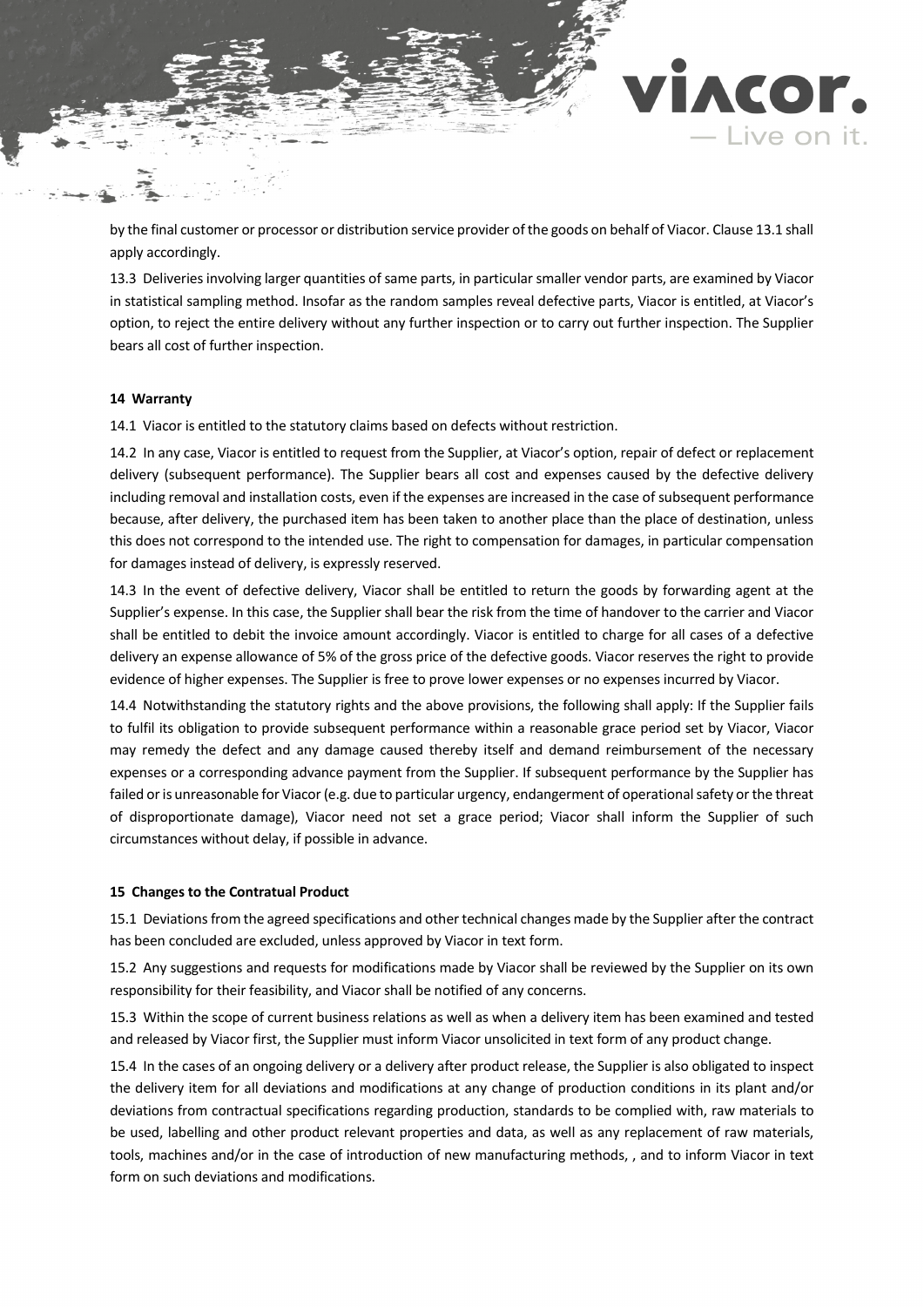

ACOr.

· Live on it.

15.6 The Supplier is obliged to inspect the goods before delivery to ensure that they comply with the specifications stated in the purchase order and are free from defects. If goods are delivered in violation of this obligation to outgoing goods inspection, the Supplier may not invoke a violation of the obligation to inspect and give notice of defects.

### **16 Statute of Limitation**

<span id="page-7-0"></span>16.1 The period of limitation is 36 months and for building materials 72 months as from passing of risk.

16.2 In the case of subsequent performance, a new period of limitation according to Clause [16.1](#page-7-0) starts after completion of repair or replacement delivery. The new period of limitation, however, only refers to the repaired and/or replaced part of a delivery item, if only this - even dependent - part has been replaced.

16.3 The period of limitation is extended by the period during which the delivery item due to a defect or also its elimination cannot be used. Suspension of the expiry of the time limit starts on the day on which this defect is notified to the Supplier, and ends when the delivery item can be used again by Viacor.

16.4 Reduction of the warranty periods of these GPT is expressly contradicted. In all cases at least the statutory limitation periods shall apply, unless longer time periods have been agreed upon above.

#### **17 Scope of liability**

17.1 Viacor does not agree to a limitation of any contractual or statutory liability of the Supplier, neither with respect to the standard of fault nor with respect to the scope of liability or the extent of liability.

### **18 Product Liability, Indemnity**

18.1 The Supplier shall draw the attention of Viacor to the risks arising from Supplier's product even in the event of improper use.

<span id="page-7-1"></span>18.2 Insofar as the Supplier is responsible for a product related damage and besides Viacor is liable as joint and several debtor to an injured third party, the Supplier shall hold harmless and indemnify Viacor insofar from third party damage claims on first demand, as the cause results from the Supplier's area of control and organisation.

18.3 If Viacor intends to make a claim against the Supplier in accordance with Claus[e 18.2](#page-7-1) above, Viacor shall inform and consult the Supplier immediately and comprehensively. Viacor shall give the Supplier the opportunity to investigate the case of damage and shall consult with the Supplier on the measures to be taken, in particular in settlement negotiations.

18.4 Within the scope of its liability for cases of damage within the meaning of Clause [18.2,](#page-7-1) the Supplier is also obliged to reimburse possible expenses in accordance with the principles of management without mandate or within the framework of tortious joint and several liability which result from or in connection with a recall action carried out by Viacor. Viacor will inform the Supplier - insofar as is possible and reasonable - on content and scope of the recall actions to be carried out and give the Supplier the opportunity to comment. Further statutory claims shall remain unaffected.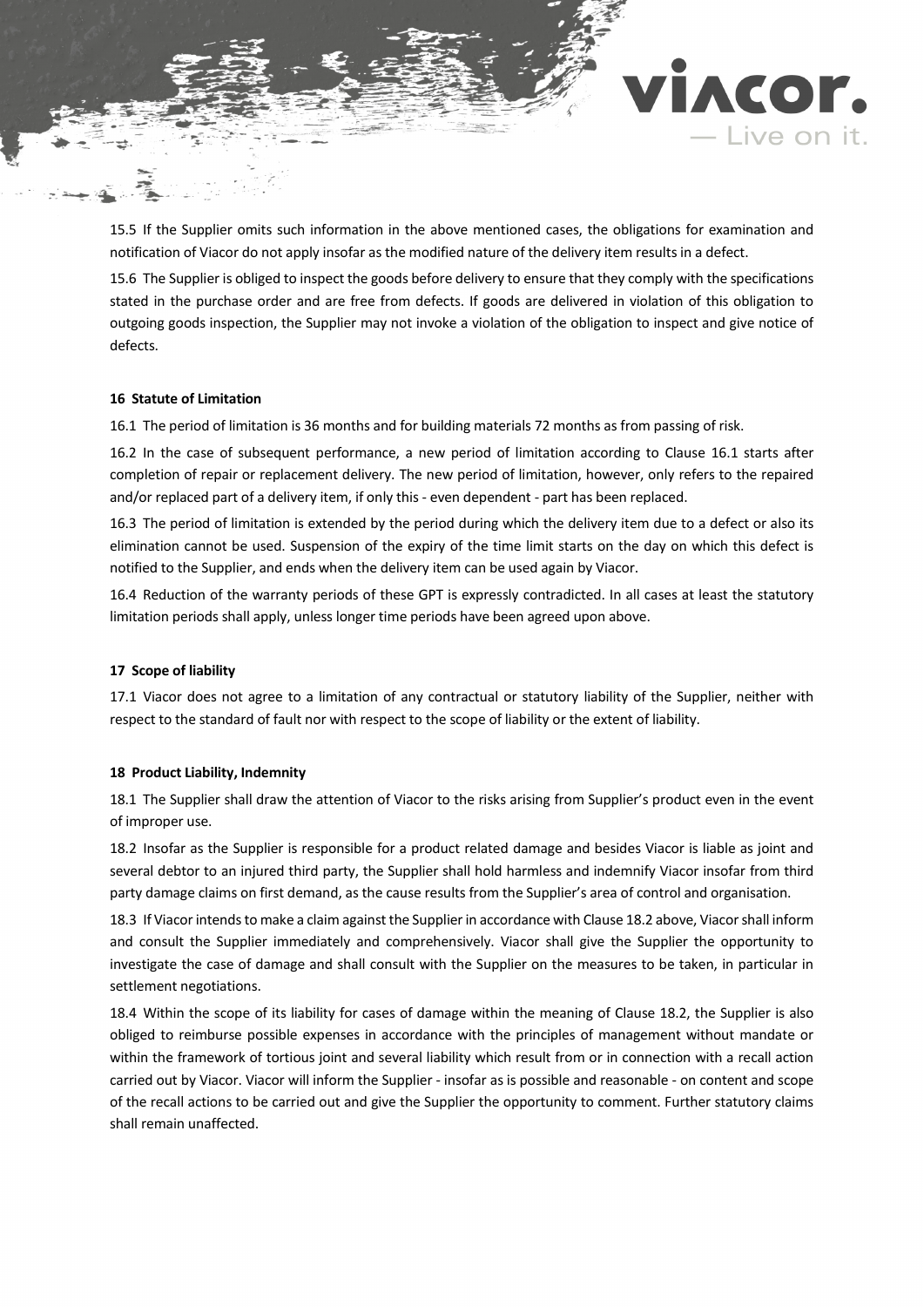#### **19 Insurance**

19.1 The Supplier is obliged to maintain a business liability and product liability insurance with a coverage of EUR 5 mio. per case of damage (personal injury and/or material damage); if Viacor is entitled to further damage claims, these shall remain unaffected.

ACOr.

Live on it.

19.2 Upon request by Viacor, evidence on conclusion of the insurance must be provided.

# **20 Rights of Retention, Set-off, Assignment**

20.1 Viacor shall be entitled to the statutory rights of set-off and retention in full.

20.2 Assignment of claims against Viacor are legally valid only with the prior approval of Viacor in text form.

# **21 Intellectual and Industrial Property Rights**

21.1 The Supplier is liable for the fact that in connection with its delivery no third party rights, in particular patent and other intellectual property rights, are infringed.

21.2 If claims are raised against Viacor due to such an infringement of rights by a third pary, the Supplier is obliged to indemnify Viacor from such claims upon first written demand according to Clause[s 21.3](#page-8-0) throug[h 21.7](#page-8-1) below.

<span id="page-8-0"></span>21.3 In the event of claims for damages by the third party, the Supplier retains the right to prove that he was not to blame for the infringement of the third party's rights. Viacor shall not be entitled to enter into any agreements with the third party without the consent of the Supplier, in particular to conclude a settlement.

21.4 The Supplier's obligation to indemnify shall apply to all expenses necessarily incurred by Viacor as a result of or in connection with the claim asserted by the third party, unless the Supplier proves that Supplier is not responsible for the breach of duty on which the infringement of the third party rights is based.

21.5 The assertion of further rights remains reserved.

21.6 Viacor does not agree with any limitation of statutory rights to which Viacor is entitled in the event of a defect of title.

<span id="page-8-1"></span>21.7 The period of limitation for these claims is three years starting with transfer of risk, unless the 5 years' warranty period for building products applies.

# **22 Manufacture/Creation of Movable Objects**

Insofar as the Supplier has to manufacture or to create for Viacor and then to deliver a movable object, the following provisions apply in addition:

<span id="page-8-2"></span>22.1 The Supplier engages itself, to manufacture or to create and to deliver and/or make available to Viacor the movable object to be made exclusively in accordance with the description and specification stipulated in the individual contract and according to the instructions transmitted by Viacor in text form. Prior to start of processing, Supplier must confirm in text form upon request of Viacor that he has taken note of the description and specification in all details.

22.2 Insofar as on studying the description and specification as well as the instructions of Viacor according to Clause [22.1,](#page-8-2) uncertainties appear and/or the Supplier has concerns against the type of execution intended, against the quality of the substances or components supplied by Viacor or against the services of other companies engaged by Viacor, Supplier is obligated to notify Viacor thereof in text form and work towards a joint clarification with Viacor. Viacor will prepare a record of such clarification to be signed by both contractual parties. The same applies, if the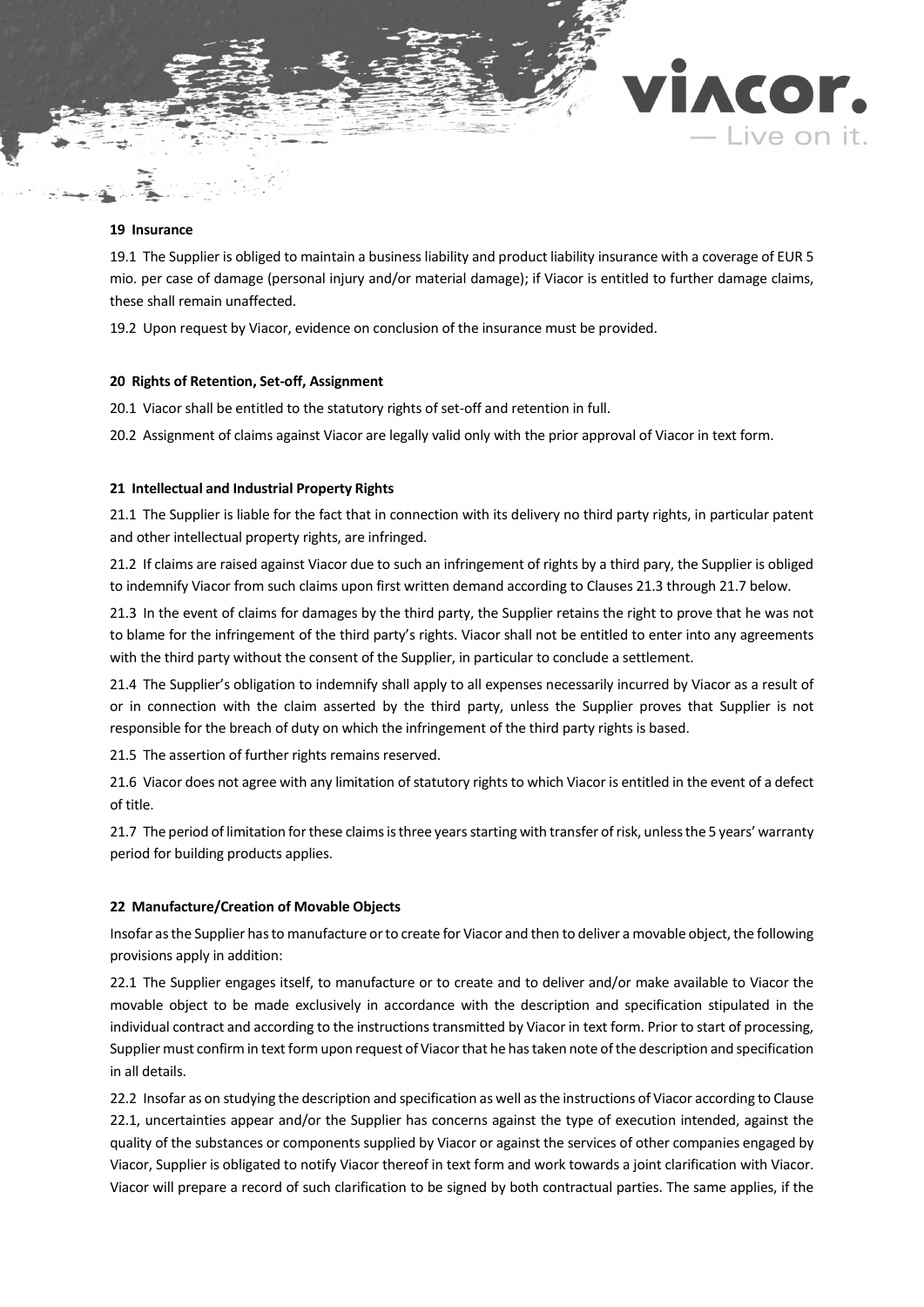

IACOF.

- Live on it.

22.3 It is incumbent upon the Supplier to start manufacture or creation only when the description and the specification as well as the written instructions of Viacor have been clarified in all details. The Supplier can request that Viacor declare clearance - if necessary also partial clearance - for manufacture or generation in text form. Costs, which are incurred by the Supplier without necessary clarification of uncertainties, shall be borne by the Supplier.

22.4 If Viacor considers technical modifications to the delivery item after the conclusion of the contract to be relevant or necessary, Viacor shall inform the Supplier thereof without delay. In this case, both parties must agree on the resulting modifications to the content and execution of the contract.

22.5 If subsequently a modification or extension of the subject matter of the contract is agreed, the Supplier is entitled to request an adjustment of the price for the additional cost incurred as a result of the modification, if the Supplier has notified Viacor of such additional cost as an offer for contract modification prior to modification or extension of the subject matter of the contract. A claim of the Supplier for the increased price arises only if the offer for contract modification is expressly accepted by Viacor and Viacor is obligated to accept the offer, if the Supplier proves that the additional cost advised by it are caused by the subsequent modification of the subject matter of the contract.

22.6 If the Supplier engages itself to manufacture or create a non-fungible movable item, in addition the following provisions shall apply:

22.7 If Viacor has to render services, which are required for manufacture/creation of the movable object, Viacor will render these in accordance with the description and specification stipulated in the individual contract, and the time limits fixed therein. If Viacor does not render these services according to agreement, the Supplier can request adequate compensation from Viacor, the calculation of which is specified in the individual contract or is fixed as a flat rate amount. Such compensation will be offset against what the Supplier has saved in expenses as a result of the default of Viacor or what he can earn by using his labour resources elsewhere. Regarding this, the Supplier is subject to a disclosure obligation. The disclosure obligation can be fulfilled by the Supplier by granting Viacor - via an expert subject to the professional obligation of confidentiality - the right to examine the accounting records. In such cases, a right of termination of the Supplier is excluded, unless further adherence to the individual contract cannot be reasonably expected from the Supplier despite the compensation stipulated herein.

22.8 If it is incumbent upon the Supplier to provide the material for manufacture/creation of the movable object, the Supplier has to accomplish this at his own expenses and at his own risk. The material used by the Supplier must comply with the description and specification of the goods stipulated in the individual contract. If the Supplier wants to use equivalent but different material, this use is only according to contract, if Viacor has given a prior approval in text form. Insofar as Viacor has stipulated specific sources of supply for procurement of the material, only use of material originating from this source of supply is according to contract. In such cases or if there is a justified interest of Viacor, the Supplier is obliged on request of Viacor to prove to Viacor its Supplier and the place of origin of the material .

22.9 Until manufacture/creation of the movable object Viacor is entitled, to terminate the individual contract at any time without giving reasons. If the individual contract is terminated by Viacor, the Supplier is entitled to request a proportional remuneration for the partial performances already carried out according to contract as well as for the preparation of future partial performances according to contract.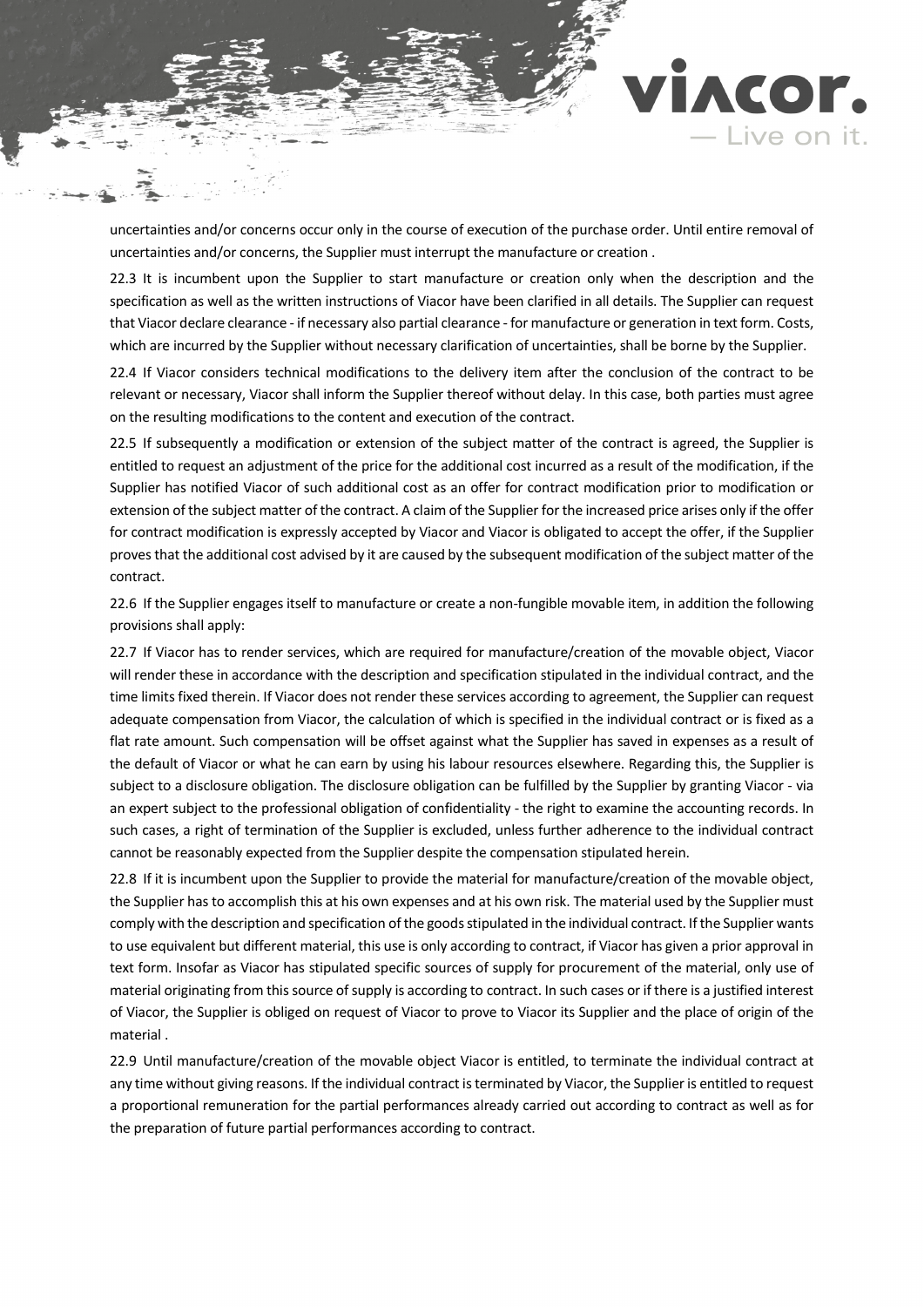

### **23 Retention of Title, Property Rights**

23.1 The Supplier is entitled to deliver the goods under simple retention of title up to their payment. Viacor does not agree to further provisions of retention of title, in particular so-called extended retentions of title or group reservations of title.

23.2 The parties agree already now that during processing or combination of the property of Viacor with objects, which are not property of Viacor, Viacor is entitled to a co-ownership share in the new object created in proportion of the value of the property of Viacor to that of the other processed goods or objects.

23.3 The same applies, if objects and goods are directly delivered to the Supplier by third parties for processing on behalf and for the account of Viacor.

23.4 When determining the co-ownership share of Viacor, manufacturing cost, overhead cost and other imputed cost remain disregarded.

23.5 A storage free of charge for Viacor by the Supplier is already agreed now.

### **24 Documents of Viacor, Confidentiality**

24.1 The documents for production of the delivery item handed over by Viacor to the Supplier and/or the information contained therein remain property of Viacor. Viacor reserves all copyrights.

24.2 These documents and/or the information contained therein, without our express prior approval given in text form, are not permitted to be used for any other purposes than for the production of the delivery item, nor to be copied nor made accessible to third parties; the latter as long as and as far as they are not proven to be public knowledge.

24.3 After performance of the delivery or upon request, the documents must be promptly returned to Viacor in full, including all copies.

24.4 The same applies to drawings and documents which the Supplier prepares according to specifications of Viacor; the contractual parties agree already now that ownership of these documents is transferred to Viacor and that the documents are kept safe for Viacor by the Supplier.

24.5 The Supplier is liable for all damages incurred by Viacor from violation of any of the above mentioned obligations unless Supplier has not culpably caused the violation.

24.6 Insofar as the Supplier makes accessible to third parties, e.g. to subsuppliers, goods, tools or documents with approval of Viacor, the above mentioned obligations must be imposed on them as well.

#### **25 Final provisions**

25.1 Solely the laws of the Federal Republic of Germany shall apply ; application of the United Nations Convention on the International Sale of Goods (CISG) is excluded.

25.2 The place of destination mentioned in the purchase order is the place of performance for all services of the Supplier. Place of performance - also for the payments of Viacor - is Rottenburg am Neckar.

Insofar as the Supplier is a merchant within the meaning of the commercial code, a legal entity of public law or a special fund under public law or if the Supplier or the branch of the Supplier which concludes the contract has its registered office outside the Federal Republic of Germany, the registered seat of Viacor is place of jurisdiction for all rights and obligations of the contractual parties from transactions of any type. The same applies, if the Supplier transfers his domicile or habitual residence abroad after contract conclusion, or if his domicile